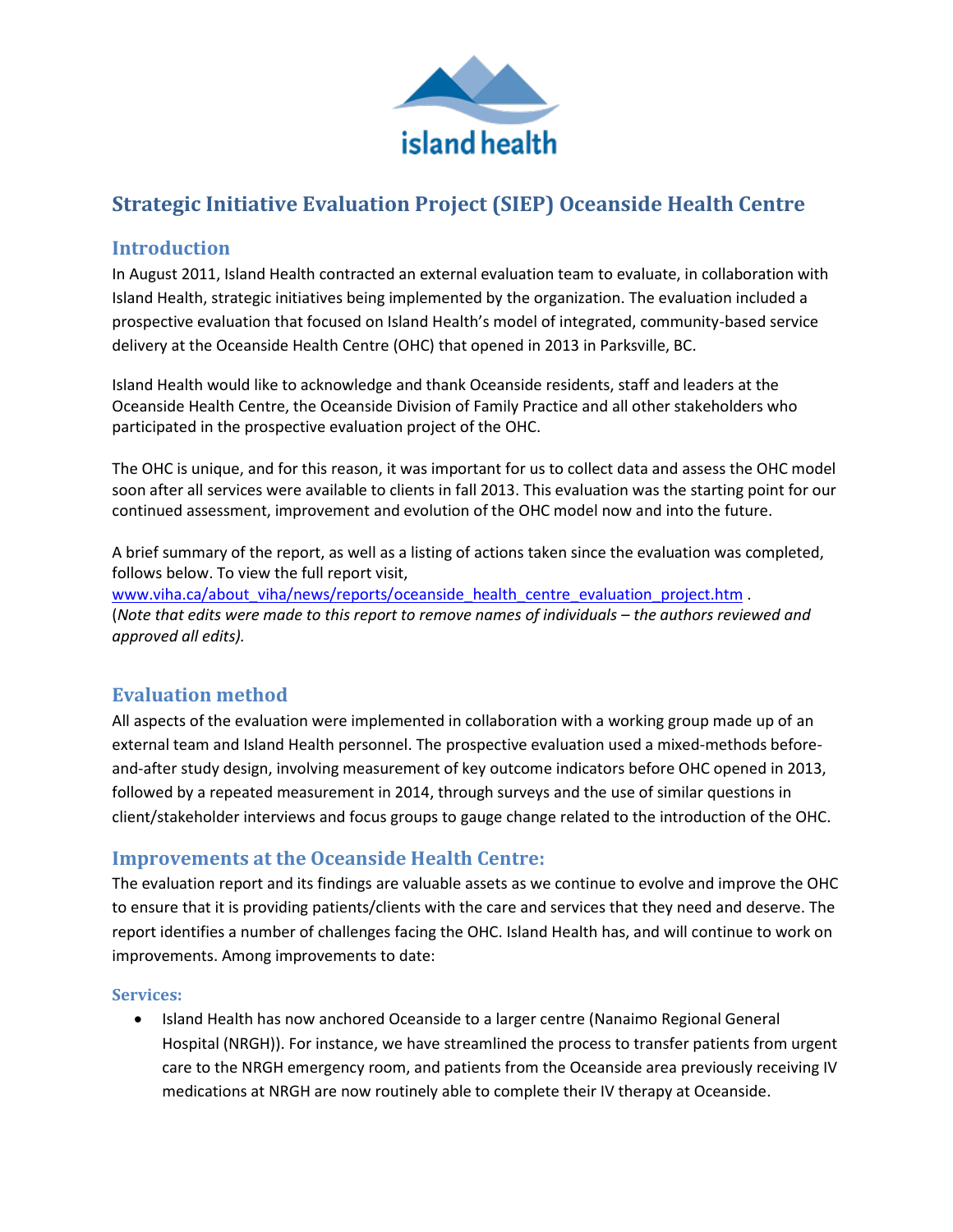- During the first year of operations there were a number of early closures of Urgent Care due to temporary gaps in physician and nursing coverage. The Centre now has a full complement of Urgent Care physicians and nurses, and has not experienced an early closure since early 2015.
- Following the opening of the OHC, patient volumes in Urgent Care were higher than first anticipated. Wait times continue to be a challenge in Urgent Care, due to high daily patient volumes, averaging about 66 per day. To address higher patient volumes in Urgent Care, physician hours in Urgent Care have increased from 16 hours to 28 hours daily.
- The Oceanside Health Centre has also adjusted the hours of operations for Urgent Care. The change in hours has helped to improve check-in to discharge targets by shifting resources so that more nurses and doctors are available during the peak hours.
- The adjustment in hours of operation has helped to ensure sustainability of physician coverage in urgent care during the evening hours, and improved consistency in hours of service. This change also allows for scheduling more nursing staff during peak volumes at the busiest times of the day.
- The number of Nurse Practitioner (NP) hours in Primary Care has increased by 15 hours per week. NPs are taking new patients.
- The OHC leadership team is working with the Oceanside Division of Family Practice to look at ways to increase access to primary care in the community.
- There have been a number of service enhancements at the OHC since it opened in 2013:
	- $\circ$  A Mental Health walk-in service has been added to improve access to services for people with Mental Health and Substance Use challenges;
	- o Medical Imaging hours have been expanded;
	- o Telehealth Services have been increased to include Tele-MS and Tele-Geriatrics;
	- o A new and distinct Medical Daycare Service;
	- $\circ$  A new Geri-Psychiatrist with availability working five days per week at the OHC; and
	- o A weekly clinic with a Geriatrician who has a special interest in neurology.
- Clients coming to the OHC for booked appointments now have the ability to check-in for their appointments using a self-check-in kiosk.
- OHC was the first Island Health community site to use an Electronic Health Record, the Unit Dose Medication System and Physician Order Entry. This has resulted in substantial learnings about these technologies, and we are now ready to implement these technologies at other Island Health sites.

## **Access and functionality:**

- Work is underway to make the OHC more welcoming. In any setting, as user volumes increase, space issues will surface. The layout and design of the public space at the OHC has been reorganized to improve better flow for clients accessing the OHC and directional signage is being enhanced.
- Island Health is committed to continuing to improve the physical appearance of the OHC, particularly around making it more welcoming for Aboriginal people and adding privacy for people with mental health and substance use challenges.
- Island Health is working to improve amenities for people waiting for Urgent Care and appointments with clinicians. Vending machines have been added and Island Health is working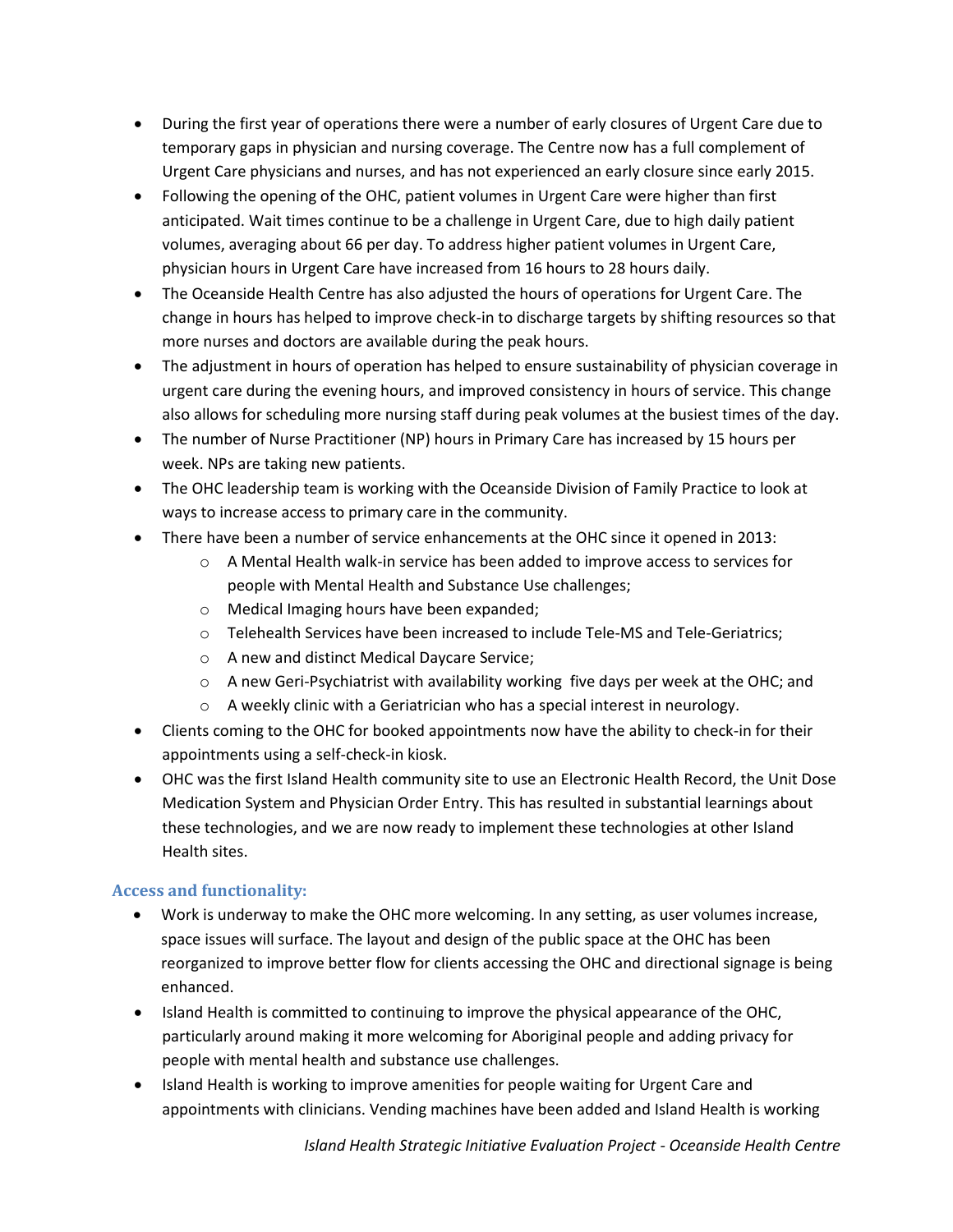with a proponent following a Request for Proposals process to add a coffee shop to the main lobby area.

- OHC leadership has worked with local transit to improve transit access to the OHC. Public transit now provides pick-up and drop-off service at the front entrance of the OHC.
- Parking for patients/clients and staff continues to be a challenge at the OHC. As more services were added to the OHC, the demand for parking has increased. Island Health is working on shortand long-term strategies in an effort to improve parking. In the short-term, a loading zone area at the OHC will be converted to parking stalls. In the long-term, Island Health is working toward a separate, staff parking area at the rear of the OHC property.

#### **Integrated care model:**

- The Oceanside Health Centre model did something that had not been done in Island Health before – it asked staff to work differently. Instead of each clinician or care provider working with the client in isolation, the new model asked clinicians to come together as an integrated team and wrap all of the team's services around the client. This was a huge change for staff and OHC leadership acknowledges that the early days of this new model definitely had challenges. Today, the staff members who make up the integrated care teams have embraced the model, and enjoy working as an integrated care team. Our clients have also told us that they like the integrated care team approach.
- Island Health strongly believes in the Ministry of Health's priority that every patient, no matter where they live, should have access to team-based care. Island Health is now moving toward implementing this model in all communities across Vancouver Island.

#### **Leadership and Awareness:**

- Island Health has realigned its program, service and administrative structures to a more geographic, community-based model. This model includes local leadership teams, and focuses more directly on patients and clients to ensure they are a partner in their own care.
- Island Health is working to continue to improve consultation with stakeholders and to raise awareness of the OHC and the services it provides.
- Island Health is in the process of developing an Engagement to Experience Framework which will assist in developing meaningful partnerships with patients, staff and the community to realize excellent health and care and provide a consistent approach to engagement across the Island.
- Part of the Engagement to Experience Framework includes an intention to be a value-added partner contributing to the health, well-being and social development of communities and individuals. To succeed in this intention, Island Health is demonstrating our commitment to collaborative efforts by providing concrete supports; one such mechanism is through a Community Wellness Granting Program, which will allow Island Health to actively partner with communities to develop population-level interventions.

#### **Engagement:**

 The evaluation report also indicated that some community residents and stakeholders did not think that there was adequate consultation and engagement about the OHC project and the model that was selected to deliver services. We have learned from this feedback and